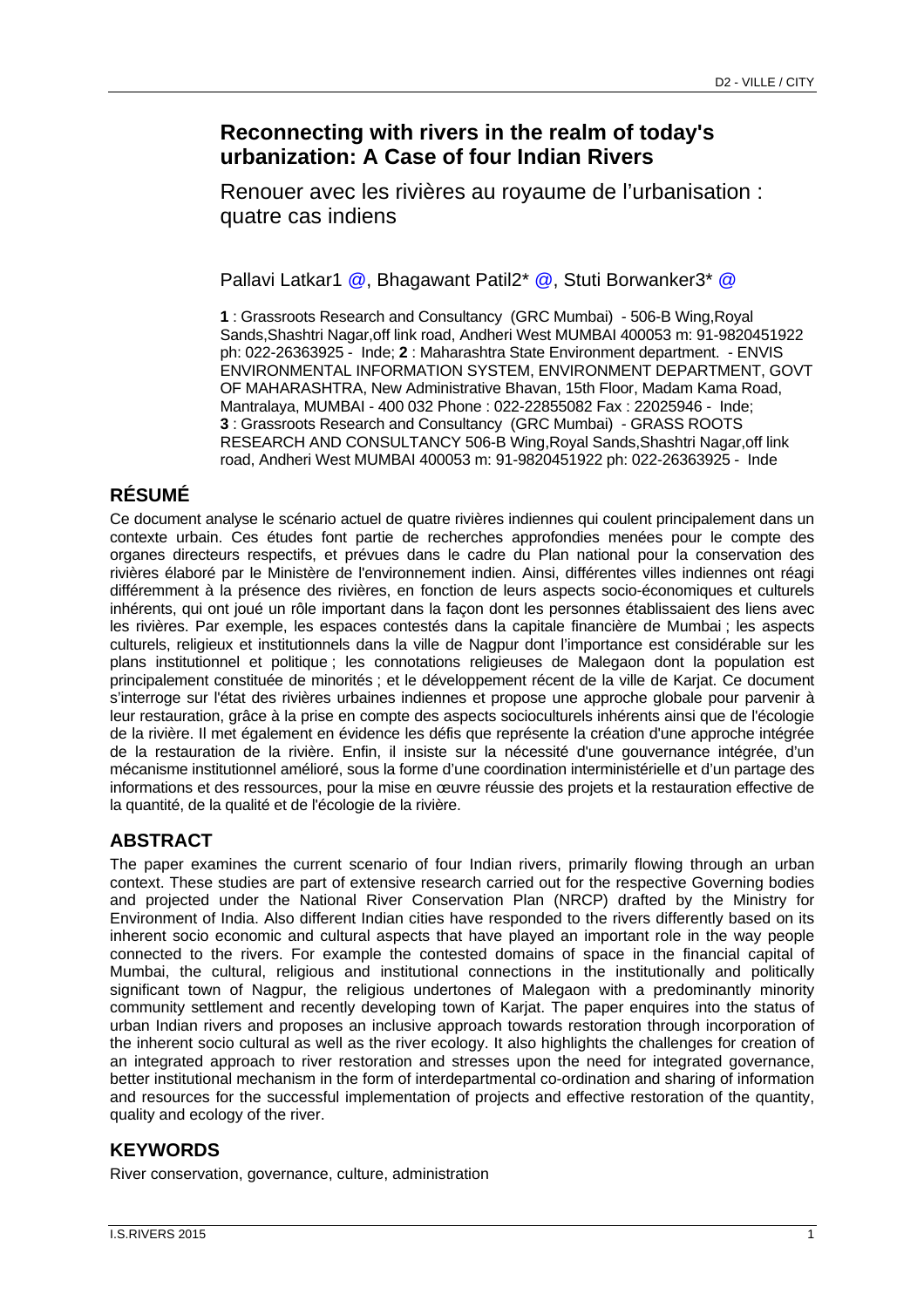### **INTRODUCTION**

The concerns' regarding our rivers is examined through four case studies of rivers in urban contexts in the state of Maharashtra in India, at different stages of development. The Mithi river of the densely urbanized financial capital Mumbai city, Nag river flowing through a developing urban city of Nagpur which is also the geographic centre of India. Ulhas river through Kariat a developing town close to Mumbai and Mausam river of Malegaon City which known for the minority settlement and is in its early state of urbanization. These studies are part of extensive research carried out for the respective Governing bodies and projected under the National River Conservation Plan (NRCP) drafted by the Ministry for Environment of India.

The paper explores the changing status of rivers with respect to these in context of the rising urbanization of our cities. It also looks into the ambiguities in the current governing system and regulatory methods which impact the river health and implementation process. It proposes an inclusive approach towards the changing trends, incorporating them into the development. Conclusively it also comments upon the challenges in implementing various schemes under the current administrative and institutional structure.

### **METHODOLOGY**

A comprehensive analysis of the rivers was carried out through maps, surveys, sampling and quantification along with an understanding of their growth patterns. Ecologically integrated spatial analysis of the environmental resources of each city was undertaken to establish the ecological status and identify the influencing factors. In addition an understanding of the administrative structure and Institutional mechanism helped in establishing the constraints for implementation under the NRCP.

### **DISCUSSION**

With the rate of urbanization of Indian cities at 48%, there is a significant growth of urban towns in India. Of this majority of the local urban bodies are situated along river fronts. The state of Maharashtra in India has about 20 river basins; the water of which is utilized for drinking, agriculture, industrial and domestic uses.

The pie chart clearly indicates the major factors contributing to river pollution, in the Indian context. The storm water and sewerage networks are the biggest contributors to the pollution of our rivers in urban areas. 70% of the water pollution in rivers is due to Sewage from Local bodies. More than 700,000 mlds of sewage is generated from Urban Local Bodies in Maharashtra itself, of which treatment is available for only 21%. Maharashtra is also one of the most industrialized states in India, of which about 80% of the industries are located near water bodies.



The Mithi river of Mumbai is highly polluted as it flows through most of its course through dense residential developments dotted with small scale industries; having little respite from the continuous inflow of pollutants. As opposed to Mumbai, the development plan of Nagpur city has a mix of landuses along the river. This creates many opportunities to allow for interactive spaces to be developed at nodes along the river. In the towns of Karjat and Malegaon, activities such as washing clothes, religious offerings, crematories, cattle washing, etc are commonly observed. Rather than barring such activities, incorporating them into the River front development schemes; with the necessary infrastructure incorporated into the design would ensure better utilization.